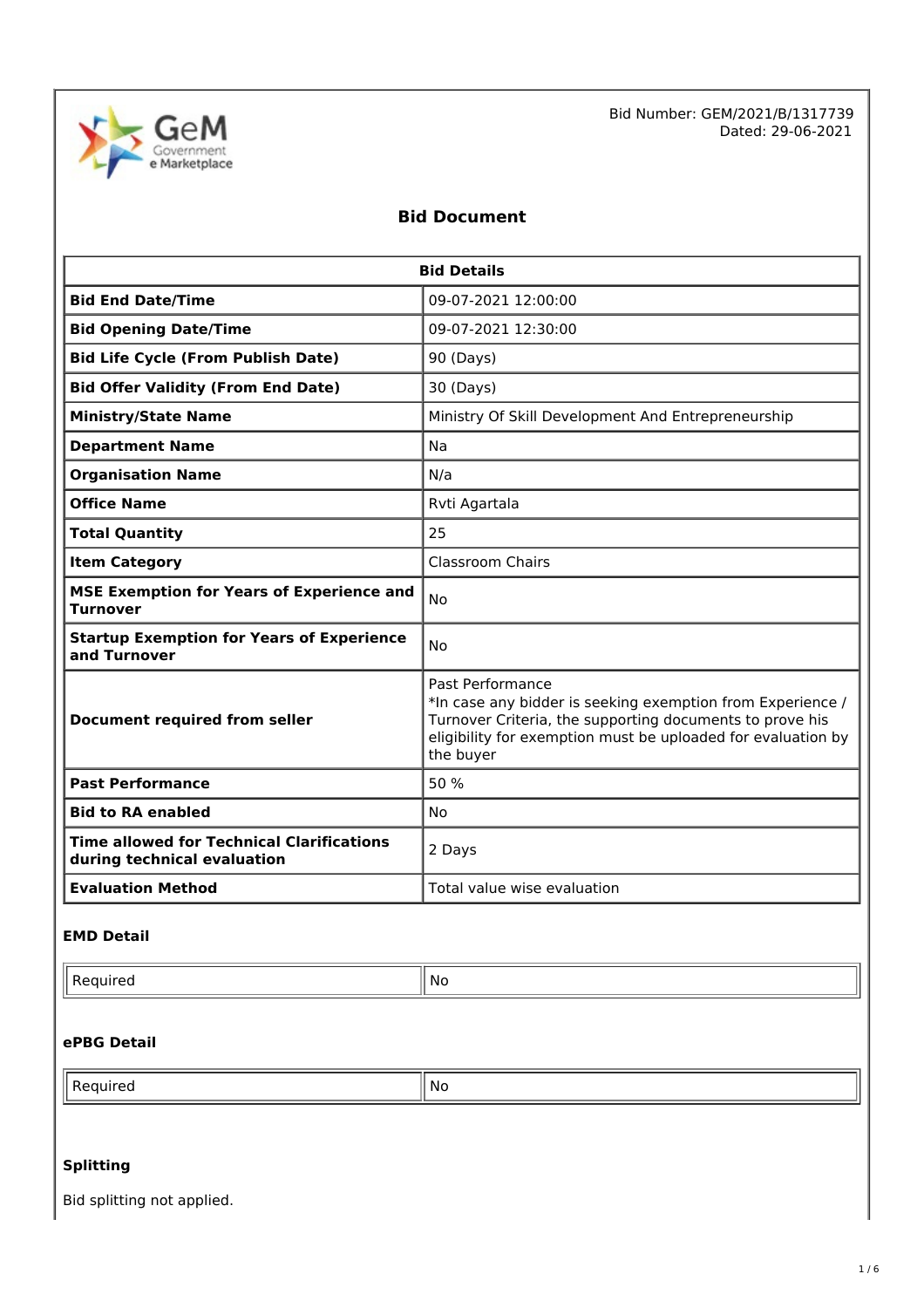#### **MII Purchase Preference**

| .<br>---<br>. .<br>הונכ<br>־<br>. | <b>No</b> |
|-----------------------------------|-----------|

#### **MSE Purchase Preference**

| l MSF<br>⊷<br>ʻui<br>™erence<br>chase i<br>. . | Vac |
|------------------------------------------------|-----|
| ~<br>---                                       | د ب |

1. Purchase preference to Micro and Small Enterprises (MSEs): Purchase preference will be given to MSEs as defined in Public Procurement Policy for Micro and Small Enterprises (MSEs) Order, 2012 dated 23.03.2012 issued by Ministry of Micro, Small and Medium Enterprises and its subsequent Orders/Notifications issued by concerned Ministry. If the bidder wants to avail the Purchase preference, the bidder must be the manufacturer of the offered product in case of bid for supply of goods. Traders are excluded from the purview of Public Procurement Policy for Micro and Small Enterprises. In respect of bid for Services, the bidder must be the Service provider of the offered Service. Relevant documentary evidence in this regard shall be uploaded along with the bid in respect of the offered product or service. If L-1 is not an MSE and MSE Seller (s) has/have quoted price within L-1+ 15% (Selected by Buyer)of margin of purchase preference /price band defined in relevant policy, such Seller shall be given opportunity to match L-1 price and contract will be awarded for 25%(selected by Buyer) percentage of total QUANTITY.

2. Past Performance: The Bidder or its OEM {themselves or through re-seller(s)} should have supplied same or similar Category Products for 50% of bid quantity, in at least one of the last three Financial years before the bid opening date to any Central / State Govt Organization / PSU / Public Listed Company. Copies of relevant contracts (proving supply of cumulative order quantity in any one financial year) to be submitted along with bid in support of quantity supplied in the relevant Financial year. In case of bunch bids, the category related to primary product having highest bid value should meet this criterion.

## **Classroom Chairs ( 25 pieces )**

Brand Type Registered Brand

#### **Technical Specifications**

#### \* As per GeM Category [Specification](https://bidplus.gem.gov.in/bidding/bid/showCatalogue/skaO6XjGNcWad761KMaozKLdY0-p1eAftfQQMKLatTs)

| <b>Specification</b> | <b>Specification Name</b> | <b>Bid Requirement (Allowed Values)</b>                                                                                                                                                                                                                 |
|----------------------|---------------------------|---------------------------------------------------------------------------------------------------------------------------------------------------------------------------------------------------------------------------------------------------------|
| <b>GENERIC</b>       | <b>Chair Type</b>         | Without Arms, One Arm with fixed Writing pad on one<br>side other side open, Fixed writing pad on one side<br>and Arm on other side, Foldable Writing pad on One<br>side and Arm on other side, Foldabe Writing Pad on<br>One side with other side open |
|                      |                           |                                                                                                                                                                                                                                                         |
|                      |                           |                                                                                                                                                                                                                                                         |
|                      |                           |                                                                                                                                                                                                                                                         |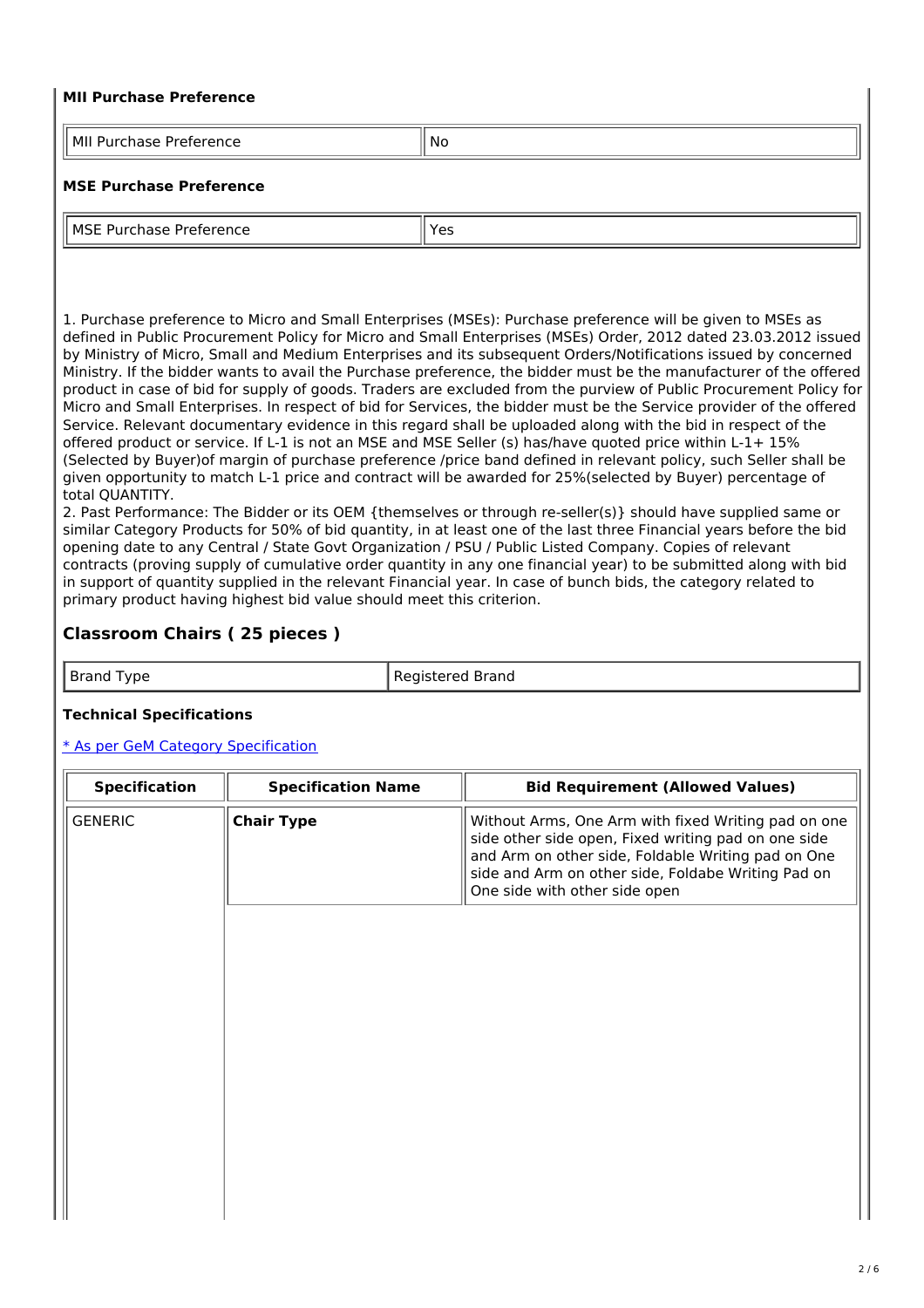| <b>Specification</b>    | <b>Specification Name</b>                                            | <b>Bid Requirement (Allowed Values)</b>                                                                                                                                                                                                                                                                                                                                                                                                                                                                                                                                                                                                                                                                                                                                                                                                                                                                                                                                                                                                                                                                                                                                                                                                                                                                                                                                                                                                                                                                                                                                                                                                             |  |  |
|-------------------------|----------------------------------------------------------------------|-----------------------------------------------------------------------------------------------------------------------------------------------------------------------------------------------------------------------------------------------------------------------------------------------------------------------------------------------------------------------------------------------------------------------------------------------------------------------------------------------------------------------------------------------------------------------------------------------------------------------------------------------------------------------------------------------------------------------------------------------------------------------------------------------------------------------------------------------------------------------------------------------------------------------------------------------------------------------------------------------------------------------------------------------------------------------------------------------------------------------------------------------------------------------------------------------------------------------------------------------------------------------------------------------------------------------------------------------------------------------------------------------------------------------------------------------------------------------------------------------------------------------------------------------------------------------------------------------------------------------------------------------------|--|--|
|                         | <b>Type of Seat and Backrest</b>                                     | Made of Polythene cane, Made of Wood, MADE OF<br>TEAK WOOD, 12 mm Thick Plywood Only, 20 mm<br>thick MDF Board of grade SBG II conforming to IS<br>12406 laminated with minimum 0.6 mm thick on Top<br>side of type S, P or F having index 3.2.3 conforming to<br>IS 2046 and minimum 0.5 mm thick balancing<br>laminate on the other side, 18 mm thick prelaminated<br>Particle Board, 25 mm thick MDF Board of grade SBG<br>Il conforming to IS 12406 laminated with minimum<br>0.6 mm thick on Top side of type S, P or F having<br>index 3.2.3 conforming to IS 2046 and minimum 0.5<br>mm thick balancing laminate on the other side,<br>Perforated M S Sheet of 1 mm thickness, Perforated M<br>s sheet of 1.2 mm, perforated m s sheet of 1.4 mm,<br>Perforated MS sheet of 1.6 mm, Perforated SS sheet<br>of 1 mm, Perforated SS Sheet of 1.2 mm, Perforated<br>SS sheet of 1.4 mm, Perforated SS Sheet of 1.6 mm,<br>19mm thick Commercial Block Board BWP grade<br>Conforming to IS 1659, 38mm thick Commercial Block<br>Board BWP grade Conforming to IS 1659, 19mm thick<br>Decorative Block Board BWP grade Conforming to IS<br>1659, 38mm thick Decorative Block Board BWP grade<br>Conforming to IS 1659, 19mm thick Commercial Block<br>Board MR Grade Conforming to IS 1659, 38mm thick<br>Commercial Block Board MR Grade Conforming to IS<br>1659, 19mm thick Decorative Block Board MR Grade<br>Conforming to IS 1659, 38mm thick Decorative Block<br>Board MR Grade Conforming to IS 1659, Perforated M<br>S Sheet of 0.71 mm thickness, Made of<br>polypropelene., 12 mm ply with moulded PU foam.,<br>seasoned sheesham wood |  |  |
| <b>Backrest Details</b> | <b>Density of Cusion Used in</b><br><b>Backrest (Kg/Cubic Metre)</b> | 40, 45, 50, 55, 60, 65, 70, No Cushion                                                                                                                                                                                                                                                                                                                                                                                                                                                                                                                                                                                                                                                                                                                                                                                                                                                                                                                                                                                                                                                                                                                                                                                                                                                                                                                                                                                                                                                                                                                                                                                                              |  |  |
|                         | <b>Thickness of Cushion in</b><br>Backrest in mm (+/- 2 mm)          | No Cushion, 40, 45, 50, 55, 60, 65, 70, 75                                                                                                                                                                                                                                                                                                                                                                                                                                                                                                                                                                                                                                                                                                                                                                                                                                                                                                                                                                                                                                                                                                                                                                                                                                                                                                                                                                                                                                                                                                                                                                                                          |  |  |
|                         | <b>Material of Fabric of</b><br><b>Backrest Cover</b>                | 290 gSM Cloth Fabric, Rexin, Leather facbric, No<br>ciushion no cover                                                                                                                                                                                                                                                                                                                                                                                                                                                                                                                                                                                                                                                                                                                                                                                                                                                                                                                                                                                                                                                                                                                                                                                                                                                                                                                                                                                                                                                                                                                                                                               |  |  |
|                         |                                                                      |                                                                                                                                                                                                                                                                                                                                                                                                                                                                                                                                                                                                                                                                                                                                                                                                                                                                                                                                                                                                                                                                                                                                                                                                                                                                                                                                                                                                                                                                                                                                                                                                                                                     |  |  |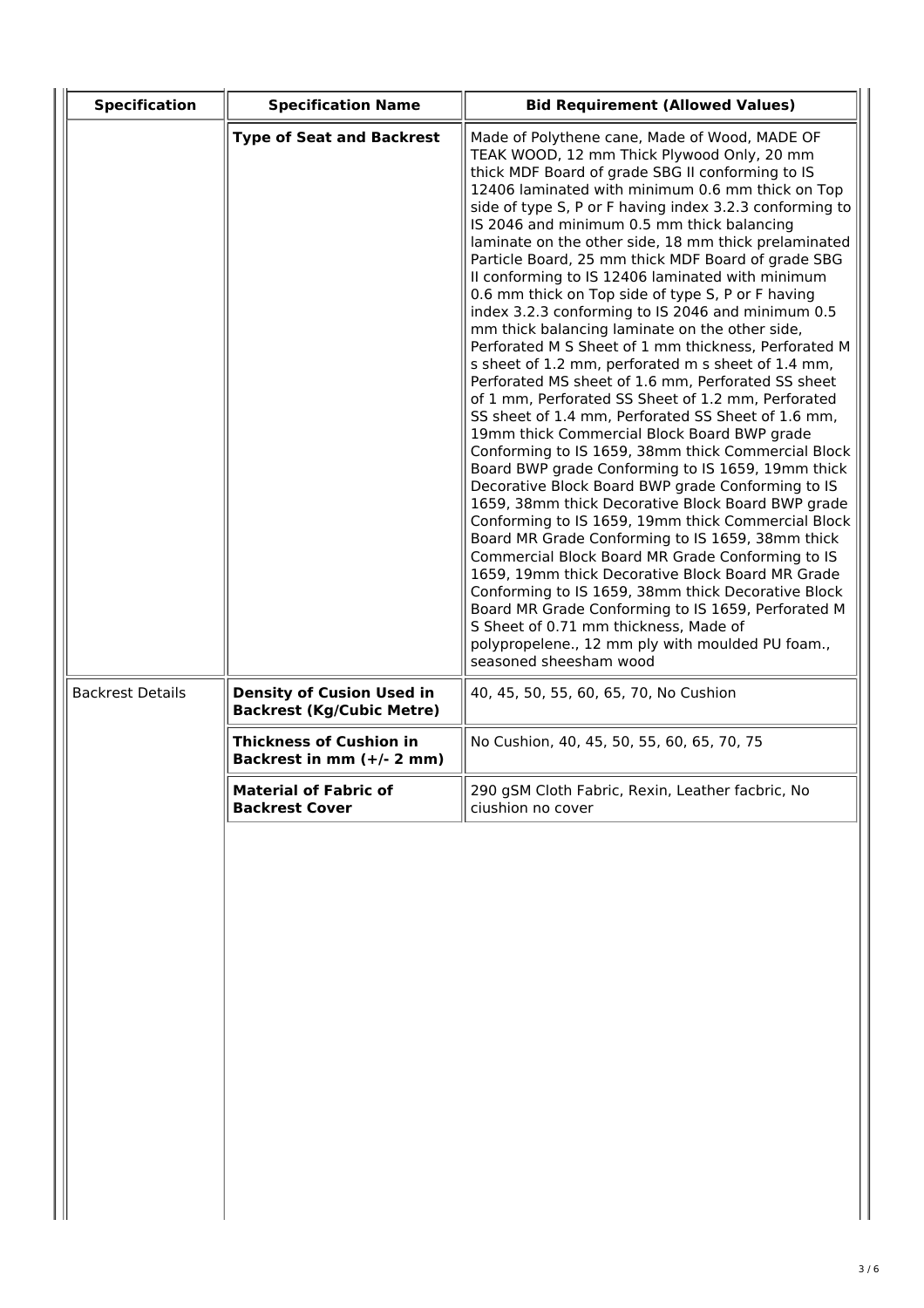| <b>Specification</b>                       | <b>Specification Name</b>                          | <b>Bid Requirement (Allowed Values)</b>                                                                                                                                                                                                                                                                                                                                                                                                                                                                                                                                                                                                                                                                                                                                                                                                                                                                                                                                                                                                                                                                                                                                                                                                                                                                                                                                                                                                                                   |
|--------------------------------------------|----------------------------------------------------|---------------------------------------------------------------------------------------------------------------------------------------------------------------------------------------------------------------------------------------------------------------------------------------------------------------------------------------------------------------------------------------------------------------------------------------------------------------------------------------------------------------------------------------------------------------------------------------------------------------------------------------------------------------------------------------------------------------------------------------------------------------------------------------------------------------------------------------------------------------------------------------------------------------------------------------------------------------------------------------------------------------------------------------------------------------------------------------------------------------------------------------------------------------------------------------------------------------------------------------------------------------------------------------------------------------------------------------------------------------------------------------------------------------------------------------------------------------------------|
| <b>SUPPORT / UNDER</b><br><b>STRUCTURE</b> | <b>Frame Material</b>                              | Teak wood of minimum 25 mm thickness, teak wood<br>of minimum 35 mm thickness, any other wood of<br>minimum 25 mm thickness, any other wood of<br>minimum 35 mm thickness, SS 202 STRUCTURE, SS<br>304 STRUCTURE, Mild Steel square Section of size<br>25x25 mm and wall thickness minimum 1.6 mm, Mild<br>Steel Pipe of diameter 25 mm and wall thickness 1.1<br>mm minimum, Mild Steel Square Section of outside<br>side minimum 25 mm and wall thickness minimum<br>1.2 mm, 19mm thick Commercial Block Board BWP<br>grade Conforming to IS 1659, 38mm thick<br>Commercial Block Board BWP grade Conforming to IS<br>1659, 19mm thick Decorative Block Board BWP grade<br>Conforming to IS 1659, 38mm thick Decorative Block<br>Board BWP grade Conforming to IS 1659, 19mm thick<br>Commercial Block Board MR Grade Conforming to IS<br>1659, 38mm thick Commercial Block Board MR Grade<br>Conforming to IS 1659, 19mm thick Decorative Block<br>Board MR Grade Conforming to IS 1659, 38mm thick<br>Decorative Block Board MR Grade Conforming to IS<br>1659, 25 thick teak carved wood, Mild Steel Pipe of<br>diameter 19 mm and wall thickness 16 gauge., Mild<br>Steel Pipe of diameter 25 mm and wall thickness 16<br>gauge., Mild Steel ERW tube of diameter 22.2 mm and<br>wall thickness 1.6 mm, 25 thick teak carved wood,<br>Mild Steel Pipe of diameter 19 mm and wall thickness<br>16 gauge., Mild Steel Pipe of diameter 19 mm and<br>wall thickness 16 |
| <b>Writing Pad Details</b>                 | <b>Writing Pad Material</b>                        | 20 mm thick MDF Board of grade SBG II conforming to<br>IS 12406 laminated with minimum 0.6 mm thick on<br>Top side of type S, P or F having index 3.2.3<br>conforming to IS 2046 and minimum 0.5 mm thick<br>balancing laminate on the other side, 18 mm thick<br>prelaminated Particle Board, 25 mm thick MDF Board<br>of grade SBG II conforming to IS 12406 laminated<br>with minimum 0.6 mm thick on Top side of type S, P<br>or F having index 3.2.3 conforming to IS 2046 and<br>minimum 0.5 mm thick balancing laminate on the<br>other side, 18 mm teak plywood, Teak wood, Other<br>wood, PLASTIC MOULDED, 19mm thick Commercial<br>Block Board BWP grade Conforming to IS 1659, 38mm<br>thick Commercial Block Board BWP grade Conforming<br>to IS 1659, 19mm thick Decorative Block Board BWP<br>grade Conforming to IS 1659, 38mm thick Decorative<br>Block Board BWP grade Conforming to IS 1659, 19mm<br>thick Commercial Block Board MR Grade Conforming<br>to IS 1659, 38mm thick Commercial Block Board MR<br>Grade Conforming to IS 1659, 19mm thick Decorative<br>Block Board MR Grade Conforming to IS 1659, 38mm<br>thick Decorative Block Board MR Grade Conforming to<br>IS 1659, N.A, 18 mm thick pre-laminated particle<br>board with 2 mm injection moulded polypropylene<br>allaround.                                                                                                                                                         |
| Warranty                                   | <b>Warranty period in number</b><br>of years       | 1, 2, 3, 4, 5                                                                                                                                                                                                                                                                                                                                                                                                                                                                                                                                                                                                                                                                                                                                                                                                                                                                                                                                                                                                                                                                                                                                                                                                                                                                                                                                                                                                                                                             |
| Certification                              | Test reports to be furnished to<br>buyer on demand | <b>NO</b>                                                                                                                                                                                                                                                                                                                                                                                                                                                                                                                                                                                                                                                                                                                                                                                                                                                                                                                                                                                                                                                                                                                                                                                                                                                                                                                                                                                                                                                                 |
|                                            |                                                    |                                                                                                                                                                                                                                                                                                                                                                                                                                                                                                                                                                                                                                                                                                                                                                                                                                                                                                                                                                                                                                                                                                                                                                                                                                                                                                                                                                                                                                                                           |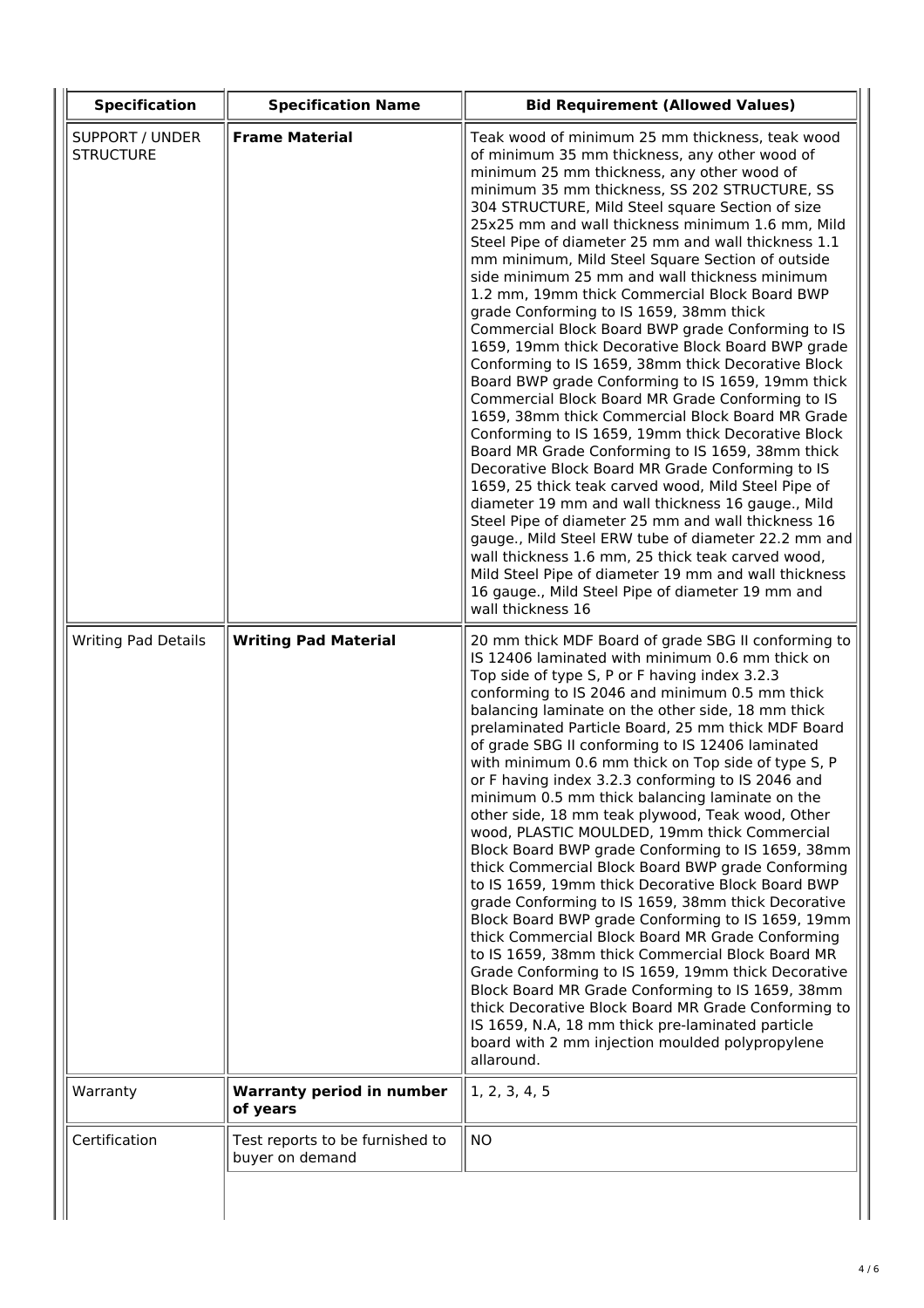| <b>Specification</b> | <b>Specification Name</b>                                    | <b>Bid Requirement (Allowed Values)</b> |
|----------------------|--------------------------------------------------------------|-----------------------------------------|
|                      | <b>Product having BIFMA</b><br>certification                 | YES. NO                                 |
|                      | <b>OEM</b> of offered product is<br>ISO 9001:2015 certified  | YES. NO                                 |
|                      | <b>OEM of offered product is</b><br>ISO 14001:2015 certified | YES. NO                                 |
|                      | <b>OEM</b> of offered product is<br>ISO 18001:2007 certified | YES. NO                                 |

### **Consignees/Reporting Officer and Quantity**

| S.No. | Consignee/Reporti<br>ng Officer | <b>Address</b>                                                                                                  | Quantity | <b>Delivery Days</b> |
|-------|---------------------------------|-----------------------------------------------------------------------------------------------------------------|----------|----------------------|
|       | Benzing Kumbang                 | 799001, NSTI for Women, Old<br>Building, Directorate of I & C<br>Depptt., PN Complex, Gurkha<br>Basti, Agartala | 25       | 20                   |

# **Buyer Added Bid Specific Additional Terms and Conditions**

- 1. Availability of Service Centres: Bidder/OEM must have a Functional Service Centre in the State of each Consignee's Location in case of carry-in warranty. (Not applicable in case of goods having on-site warranty). If service center is not already there at the time of bidding, successful bidder / OEM shall have to establish one within 30 days of award of contract. Payment shall be released only after submission of documentary evidence of having Functional Service Centre.
- 2. Dedicated /toll Free Telephone No. for Service Support : BIDDER/OEM must have Dedicated/toll Free Telephone No. for Service Support.
- 3. **Nominated Inspection Agency:** On behalf of the Buyer organization, any one of the following Inspection Agency would be conducting inspection of stores before acceptance: Pre-dispatch Inspection at Seller Premises (applicable only if pre-dispatch inspection clause has been selected in ATC): NA

Post Receipt Inspection at consignee site before acceptance of stores: in the Office

# **Disclaimer**

The additional terms and conditions have been incorporated by the Buyer after approval of the Competent Authority in Buyer Organization. Buyer organization is solely responsible for the impact of these clauses on the bidding process, its outcome and consequences thereof including any eccentricity / restriction arising in the bidding process due to these ATCs and due to modification of technical specification and / or terms and conditions governing the bid. Any clause incorporated by the Buyer such as demanding Tender Sample, incorporating any clause against the MSME policy and Preference to make in India Policy, mandating any Brand names or Foreign Certification, changing the default time period for Acceptance of material or payment timeline governed by OM of Department of Expenditure shall be null and void and would not be considered part of bid. Further any reference of conditions published on any external site or reference to external documents / clauses shall also be null and void. If any seller has any objection / grievance against these additional clauses or